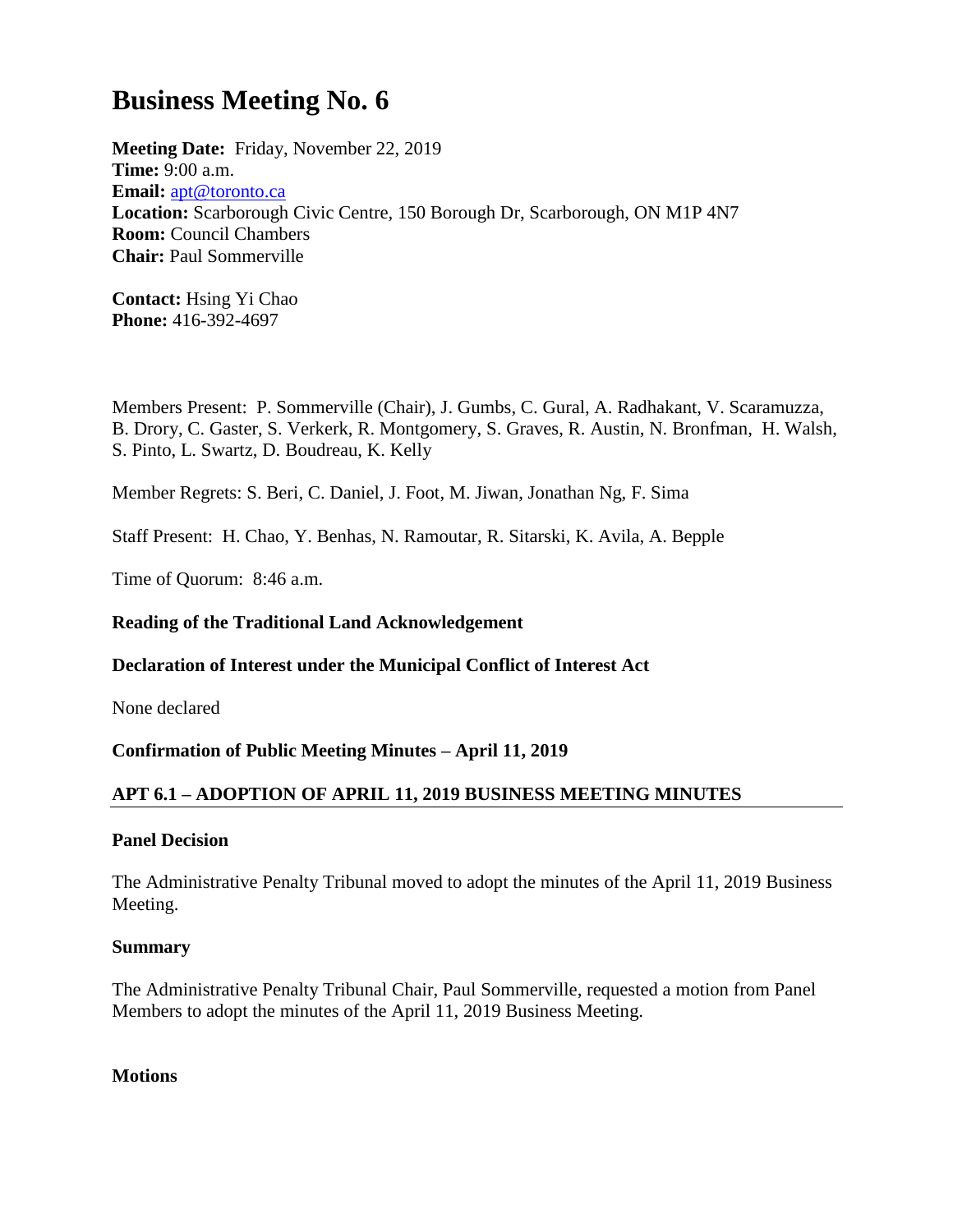Motion to adopt Minutes of the Public Meeting held April 11, 2019 moved by Panel Member R. Austin, seconded by Panel Member R. Montgomery (Carried).

## **APT 6.2 – ADMINISTRATIVE PENALTY TRIBUNAL – ORIENTATION/REFRESHER SESSIONS**

## **Panel Decision**

Orientation provided to the Administrative Penalty Tribunal Panel Members by the following presenters:

- Aretha Phillip, Manager, Public Appointments Office
- Valerie Jepson, Integrity Commissioner
- City Manager's Office (Absent no presentation provided)

## **Motions**

Motion to accept the presentations as information, moved by Panel Member V. Scaramuzza, seconded by Panel Member K. Kelly.

# **APT 6.3 – ADMINISTRATIVE PENALTY TRIBUNAL – INTEGRITY COMMISSIONER REPORT AND FINDINGS**

## **Panel Decision**

The Administrative Penalty Tribunal received information from Valerie Jepson, Integrity Commissioner, and discussions were conducted by the Administrative Penalty Tribunal regarding the *Report Regarding the Conduct of Administrative Penalty Tribunal Member Sylvia Verkerk*.

At 10:06 a.m., the Administrative Penalty Tribunal recessed the public session and reconvened at 10:25 a.m. Upon resuming, the Administrative Penalty Tribunal had discussion regarding the *Report Regarding the Conduct of Administrative Penalty Tribunal Member Sylvia Verkerk*.

#### **Motions**

Motion to go in camera at 10:06 a.m. proposed by Panel Member R. Austin (Motion withdrawn at 10:26 a.m. by Panel Member R. Austin).

Motion to adjourn to 10:25 a.m. for the purpose of reviewing the provisions respecting the Integrity Commissioner's report and in camera policy at 10:07 a.m., moved by Panel Member R. Montgomery, seconded by Panel Member S. Pinto (Carried)

Motion to adopt the information as information moved by Panel Member K. Kelly and seconded by Panel Member D. Boudreau (Carried)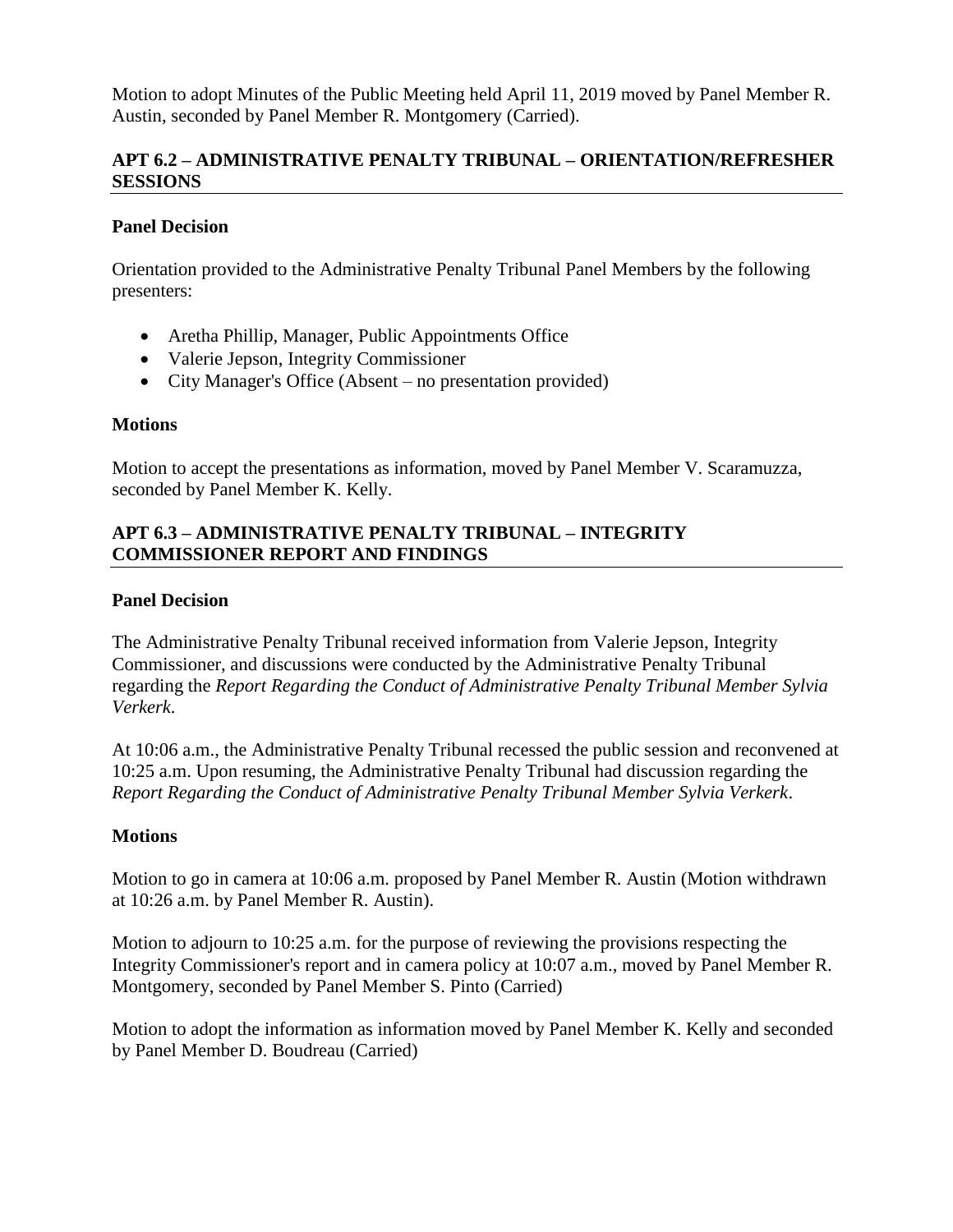## **APT 6.4 – ADMINISTRATIVE PENALTY TRIBUNAL – FAQ FOR MEMBERS OF THE PUBLIC**

## **Panel Decision**

The Administrative Penalty Tribunal discussed the *Rules of Procedure* governing legislation.

#### **Motions**

Motion to change the wording in the *Rules of Procedure* from "subpoena" to "summons", moved by Panel Member N. Bronfman, seconded by Panel Member R. Montgomery.

## **APT 6.4 – ADMINISTRATIVE PENALTY TRIBUNAL – INFORMATION SESSION**

#### **Panel Decision**

The Administrative Penalty Tribunal received training regarding the *City of Toronto Act*.

(The Administrative Penalty Tribunal may go in closed session to discuss this item as the City of Toronto Act, 2006 permits closing a meeting for the purpose of educating or training the members)

At 11:03 a.m., the Administrative Penalty Tribunal recessed the public session and convened in closed session to received training regarding the *City of Toronto Act*. The panel went into closed session, as the City of Toronto Act, 2006 permits closing a meeting for the purpose of educating or training the members.

## **Motions**

Motion to go in camera at 10:20 a.m. to receive training regarding the *City of Toronto Act,*  moved by Panel Member S. Graves, seconded by Panel Member R. Montgomery (Carried)

Motion to move out of camera and reconvene in public session at 11:03 a.m., moved by Panel Member R. Austin, seconded by Panel Member R. Montgomery (Carried)

Motion to recognize the work of fellow members and City staff, moved by Panel Member J. Gumbs, seconded by Panel Member V. Scaramuzza (Carried)

Motion to accept training as information, moved by Panel Member P. Sommerville, seconded by Panel Member H. Walsh (Carried)

## **APT 6.6 CLOSING REMARKS**

The Administrative Penalty Tribunal Chair, Paul Sommerville moved a motion to conclude Administrative Penalty Tribunal Business Meeting #6.